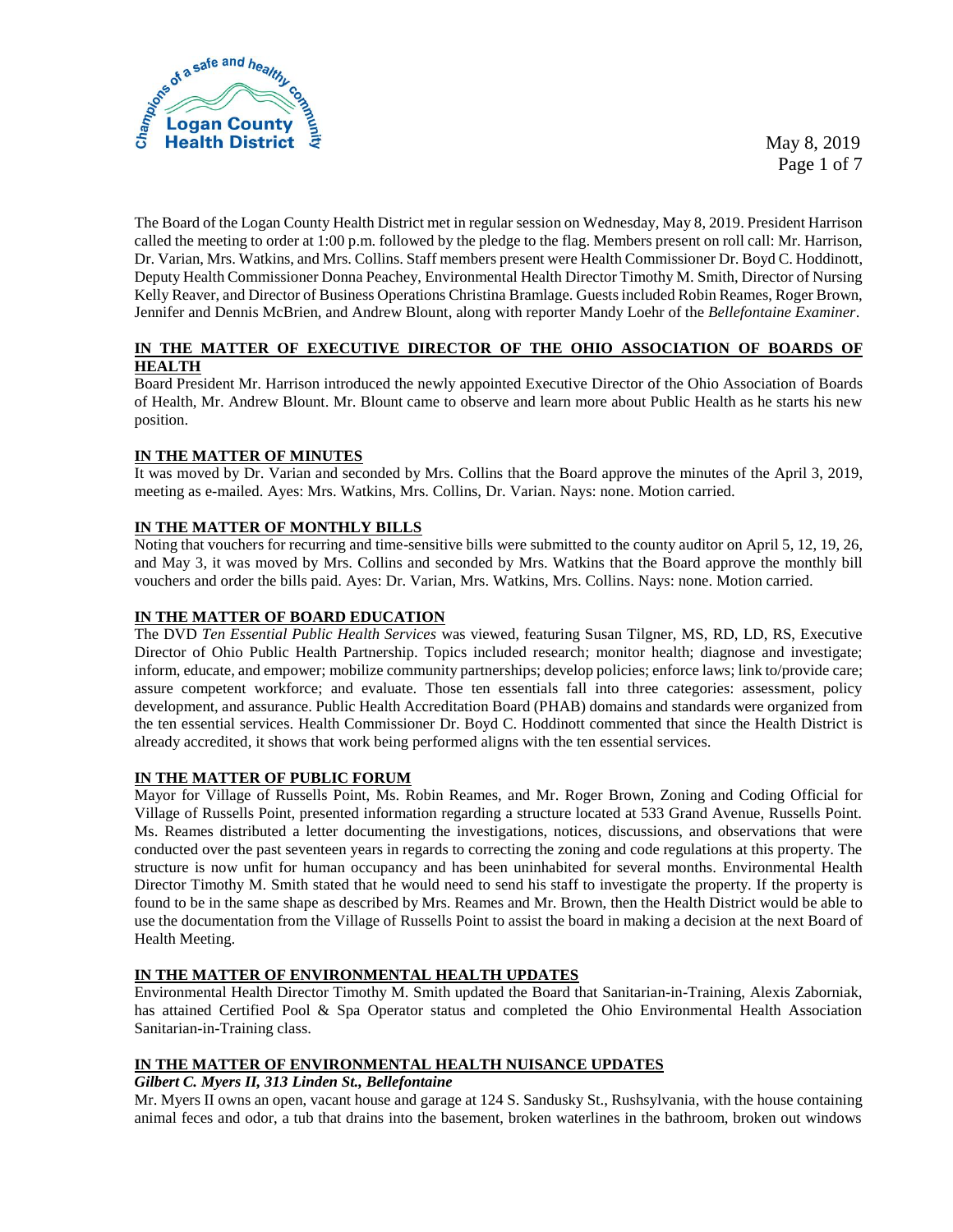and other exterior openings. Registered Sanitarian Matthew Stonerock reported the structure was scheduled for demolition around April 14, 2019. Salvageable fixtures have been removed but Mr. Myer's contractor has not yet razed the structures.

### *Roger J. and Becky D. Kendall, 308 Pickrelltown Road, West Liberty*

Mr. and Mrs. Kendall own property at 9058 TR 166, West Liberty, that contained old tires, a metal frame, trash, multiple animal cages, a burn pile and a truck topper. Alexis Zaborniak, SIT, reports the nuisance is now abated.

### *Carol McColloch, 13999 Oakwood Drive, Lakeview*

Ms. McColloch has on her property garbage and solid wastes piled up in the backyard. Alexis Zaborniak, SIT, issued a Sanitarian's Order on January 10, 2019. On February 28 and March 30, 2019, Sanitarian Zaborniak conducted follow up inspections and observed insufficient compliance. A Board order was issued and final inspection occurred on May 6, 2019. A full dumpster was viewed but more solid wastes remain. Will instruct sanitarian to initiate action to Municipal Court.

### *Gilbert C. Myers II, 313 Linden St., Bellefontaine*

Mr. Gilbert Myers II owns a property that contains scrap tires, appliances, miscellaneous solid waste, and a dismantled camper frame. Registered Sanitarian Matthew Stonerock issued a Sanitarian's Order on April 2, 2019. A follow up inspection on May 2, 2019, revealed insufficient compliance. A follow up inspection today on May 8, 2019 showed that everything was abated.

## **IN THE MATTER OF NUISANCES**

### *John Aiken, 11008 Walnut St., Lakeview*

Mr. Aiken has on his property miscellaneous solid wastes and items collecting water creating possible mosquito harborages. David Miller, SIT, issued a Sanitarian's Order on March 20, 2019, with a follow up inspection planned for April 2, 2019. On April 1, 2019, Environmental Health Director Timothy M. Smith had a telephone conversation with Mr. Aiken where he declared he only had firewood that was being cited. On April 4, 2019, Sanitarian Miller and Director Smith observed solid wastes mixed with wood and plant debris, an accumulation of dog feces, loose and bagged solid waste in an open trailer, an open bucket and a lidded, plastic cooler holding rainwater, a deer skeleton hung on a tree, and at least six (6) scrap tires. Director Smith wrote a letter on April 18, 2019, stating what was observed with a compliance date of April 29, 2019. Sanitarian Miller conducted a follow up inspection on April 30, 2019, and observed conditions had worsened. It was moved by Dr. Varian and seconded by Mrs. Collins that the conditions constitute a public health nuisance and issue an order to correct the violation by covering all items that could collect rainwater and removing all solid wastes and scrap tires to a licensed disposal facility within seven (7) days of receipt of the order. Ayes: Mrs. Watkins, Mrs. Collins, Dr. Varian. Nays: none. Motion carried.

### *Greg Beach, 11055 Kickapoo Path, Chippewa Park, Lakeview*

Mr. Beach owns a property that has rotted furniture, piles of debris, trash and an inoperative automobile. A water well was also observed in the driveway with its cap flush with the gravel and evidence of having been run over and subject to leaking oil. David Miller, SIT, issued a Sanitarian's Order on April 12, 2019. A follow up inspection on April 30, 2019, revealed insufficient compliance. It was moved by Mrs. Watkins and seconded by Mrs. Collins to declare that the conditions constitute a public health nuisance and issue an order to correct the violations by 1) removing the solid wastes to a licensed disposal facility and, 2) obtaining a well alteration permit and, 3) extending the well casing height to at least 12 inches above the driveway surface by a state-licensed private water system contractor after, 4) receiving verification from same that the well is undamaged and then, 5) protecting the well from vehicular traffic within seven (7) days of receipt of the order. After discussion over the feasibility of Mr. Beach being able to accomplish all tasks being required, the motion was withdrawn. Mrs. Watkins made a new motion and was seconded by Mrs. Collins to declare that the conditions constitute a public health nuisance and issue an order to correct the violations by 1) removing the solid wastes to a licensed disposal facility and, 2) obtaining a well alteration permit within seven (7) days of receipt of the order. Then, extending the well casing height to at least 12 inches above the driveway surface by a state-licensed private water system contractor after, 4) receiving verification from same that the well is undamaged and then, 5) protecting the well from vehicular traffic within 30 days after receipt of the order. Ayes: Dr. Varian, Mrs. Collins, Mrs. Watkins. Nays: none. Motion carried.

### *Elizabeth Clary, 10977 Elm Street, Lakeview, owns a property at 10975 Elm Street, Lakeview*

Ms. Clary's property contains decaying wooden cabinets, piles of debris, trash and nonworking appliances. David Miller, SIT, issued a Sanitarian's Order on April 17, 2019. A follow up inspection on April 30, 2019, revealed no change. It was moved by Dr. Varian and seconded by Mrs. Collins to declare that the conditions constitute a public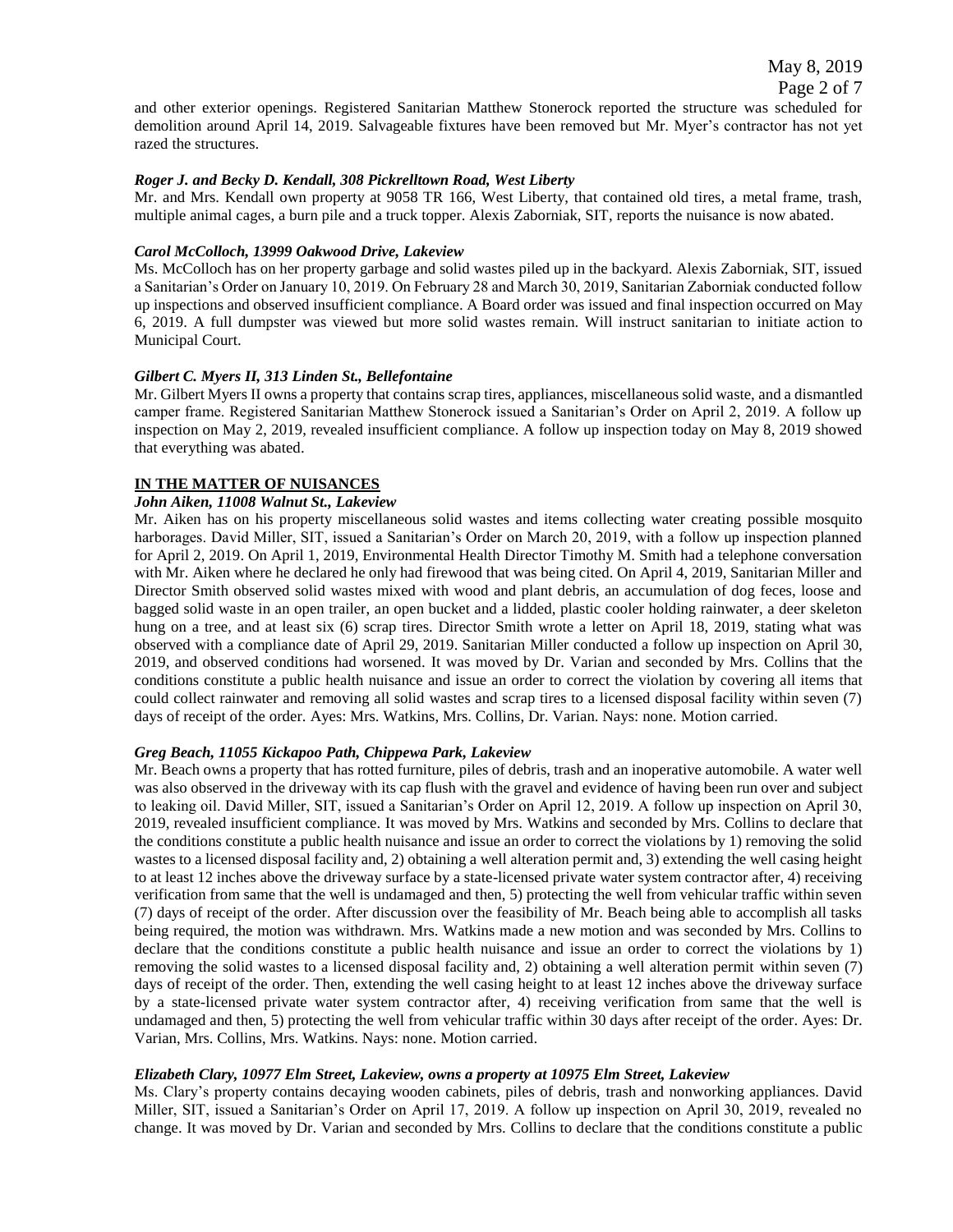Page 3 of 7

health nuisance and issue an order to correct the violation by removing the solid wastes to a licensed disposal facility within seven (7) days of receipt of the order. Ayes: Mrs. Watkins, Mrs. Collins, Dr. Varian. Nays: none. Motion carried.

# **IN THE MATTER OF VARIANCE REQUESTS UPDATE**

Environmental Health Director Timothy M. Smith presented the following updates from previously approved variance request.

## *Henry E. Miller, 7781 CR 13, DeGraff*

At the December 5, 2018 Board meeting, Mr. Miller was granted a variance in the same manner as similar situations in the past. It allowed Mr. Miller to construct his own privy vault and distribution box at his 8769 St. Rt. 47 West, DeGraff property with the construction overseen by LCHD's Environmental Division. The variance also included a waiver of the requirement for the registered and bonded installer under OAC 3701-29-03-12(H). Environmental Health Director Timothy M. Smith was informed that the privy vault was already installed without being overseen by the LCHD's Environmental Division. Mr. Smith spoke with Mr. Miller and the Bishops of the Amish Community. The Bishops understood the variance that was granted, and agreed that Mr. Miller did not follow it. Mr. Miller will have the privy vault re-done with the construction overseen by LCHD's Environmental Division this time.

*Harold and Roberta Appleton, of 958 Minerva Ave., Columbus, C/O Teri Frymyer, Choice Properties Real Estate* Mr. and Mrs. Appleton requested a variance for their property at 8886 SR 368, Huntsville (north of Lake Ridge Island), from OAC 3701-28-07 (D) and (H) for a replacement well to be only four (4) feet from the house foundation and less than one (1) foot from a paved parking area. Ten (10) and five (5) feet are required for each, respectively. Sanitarian Lisa Engle recommended approval due to the existing well drawing sand and an existing gas line runs along the south property line in front of the house. With no room along the sides of the property, this was left as the only available space for the well to be just to the left (north) of the front door which provided at least nine (9) feet from the existing sewer line, from which no variance was required since this was for a new well that met the ten percent allowance.

It has come to our attention that the well was drilled by Seismic Well Drilling and did not put the well in the area as designated in the well variance. The recommendation is to report the well driller to the Ohio Department of Health and require the property owner to abandon the improperly drilled well and drill another in accordance with the well variance previously approved. The Board agreed to stand behind their original decision of the variance. Environmental Health Director Timothy M. Smith will report the well driller to the Ohio Department of Health.

## **IN THE MATTER OF VARIANCE REQUESTS**

## *Vera Miller, 10536 Manatee Dr., Huntsville*

Ms. Miller requests a variance for her property, from OAC 3701-28-07 (D) and (J) (1) for a replacement well that will be only four (4) feet from the house foundation and five (5) feet from the property line. Ten (10) feet are required for each. Sanitarian David Miller recommends approval due to the existing well must be replaced and it is in the back of the house under the deck and a large tree covers the rear yard. The only available space for the well is in the right side yard to avoid the sewer line in the front of the house. It was moved by Mrs. Collins and seconded by Dr. Varian to accept the variance request. Ayes: Mrs. Watkins, Dr. Varian, Mrs. Collins. Nays: none. Motion carried.

## **Operation and Maintenance (O&M) Program Update**

The results of the first and second rounds of the O&M Program for the Lake Township "pilot" project are as follows:

- 291 O&M applications mailed.
- 166 O&M permits paid to date for (57% total return rate, \$8,300 total received).
- 18 Removed from the billing list.
- 107 No reply from Lake Twp. first round so a second notice was mailed April 3, 2019.
- 27 O&M (Lake) applications received with late penalty fee paid (25% late return rate).

The first notice mailing of the Zane Township O&M applications occurred on April 17, 2019, to 485 property owners. Zane Township is a more rural area of the county than Lake Township and contains the unsewered village of Middleburg. This most recent mailing utilized a full invoice page to be returned (no longer requesting a portion to be cut off and returned) which created less confusion and allowed property owners to keep a separate informational page. A second notice mailing for Zane Township that includes the 25% late penalty fee is scheduled to be mailed on May 20, 2019. The \$62.50 late O&M fee can still be paid by check or credit card but the requested information, which is used to help assess the type of system, must accompany the payment in order to have the correct 1, 5, or 10-year O&M Permit issued. The health district's website (loganhealth.org) has further information about this state-mandated program and the different types of sewage systems that are common in Logan County and their maintenance needs.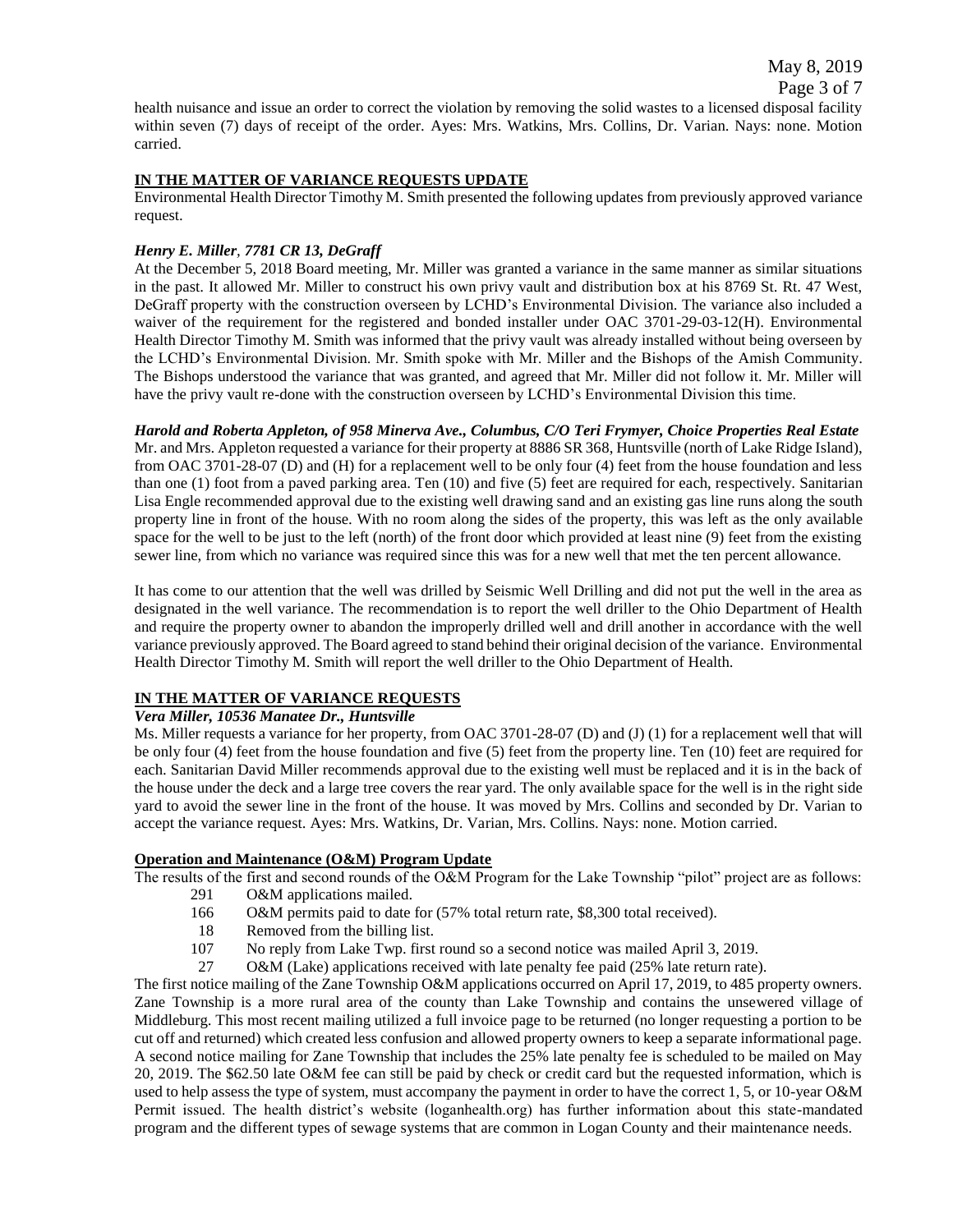Page 4 of 7 The next round of first notice O&M applications is proposed to be mailed out on June 3, 2019, to Perry Township which includes the unsewered village of East Liberty.

May 8, 2019

### **IN THE MATTER OF NURSING REPORT**

Director of Nursing Kelly Reaver updated the Board on activities of the nursing division over the past month including a very successful annual 5K Walk promoting wellness, vaccinating staff and inmates at the jail for Hepatitis A & B prevention, a great collaboration among the Health District, Dr. Robson, and Community Health and Wellness Partners which held the last adult dental clinic on April 24, and the Health District's work on trying to obtain a grant to continue Narcan distribution. Mrs. Reaver then reviewed nursing division statistics for the month of May as listed below.

CMH numbers are down due to staffing shortage.

| Contacts for March 2019 ----- 15. March 2018 ---- 66 |  |
|------------------------------------------------------|--|
| Visits for March 2019 ------4, March 2018 ---- 6     |  |

- Newborn home visits are down for March 2019----4, March 2018-----5
- Immunizations are steady with Children March 2019--- 27, March 2018---33,
	- And an **increase** in Adults March 2019---19, March 2018---4
- WIC total participation is down for March 2019------526, March 2018------598.
- Infectious disease numbers have declined compared to March last year. (see infectious disease stat sheet in Notes to Minutes)
- Measles, Mumps, Rubella and Varicella educational materials were provided (see Notes to Minutes).

### **IN THE MATTER OF PLANNING UPDATES**

Deputy Health Commissioner Donna Peachey expressed her appreciation of utilizing Medical Reserve Core (MRC) volunteers. Mrs. Peachey reported that a value of \$1,110 was contributed to the well-being of the community by utilizing MRC volunteers.

Mrs. Peachey also presented the 2019 Health Value Dashboard from the Health Policy Institute of Ohio. She pointed out that Ohio ranked poorly overall at 46<sup>th</sup> in the United States for being less healthy and spending more on health care than people in most other states. The positive is that public health and prevention ranked the best for contribution to Ohio's health value at  $7<sup>th</sup>$  out of 48 states. An area of concern is that Ohio ranks in the bottom quartile at 21.1 for adult smoking and children living in a household with a smoker. Tobacco use and secondhand smoke exposure contribute to many of Ohio's greatest health challenges, including infant mortality, cardiovascular disease, cancer and asthma. The Board discussed the fact that health issues relate directly to education.

### **IN THE MATTER OF FINANCIAL REPORT REVIEW**

Director of Business Operations Christina Bramlage presented the health district financial reports for the month of March. She noted seasonally high revenue in the Food Safety fund, inside millage from first half tax settlements, and typical expenditures including first installments of workers compensation premiums. It was moved by Mrs. Watkins and seconded by Mrs. Collins that the Board authorize President Harrison to approve review of the reports. Ayes: Dr. Varian, Mrs. Collins, Mrs. Watkins. Nays: none. Motion carried.

### **IN THE MATTER OF ROUTINE BOOKKEEPING**

It was moved by Dr. Varian and seconded by Mrs. Watkins that the Board confirm the following transfers of appropriated funds to meet current expenses as completed by the Director of Business Operations Christina Bramlage during the month of April. Ayes: Mrs. Collins, Mrs. Watkins, Dr. Varian. Nays: none. Motion carried.

### *District Health Fund 7029*

- \$440.00 FROM 7029-700-407052 Additional Fees TO 7029-400-404027 Plumbing Permit Fees
- **\$900.00 FROM 053-400-01070 Travel TO 053-400-01030 Remittance to State**

### *Sewage Treatment Fund 7024*

\$300.00 FROM 7024-401-551010 Travel TO 7024-401-551460 Refunds

### *Women, Infants, Children Program Fund 7027*

\$10,000.00 FROM 7027-401-521060 Health and Life TO 7027-401-551440 Advance Reimbursements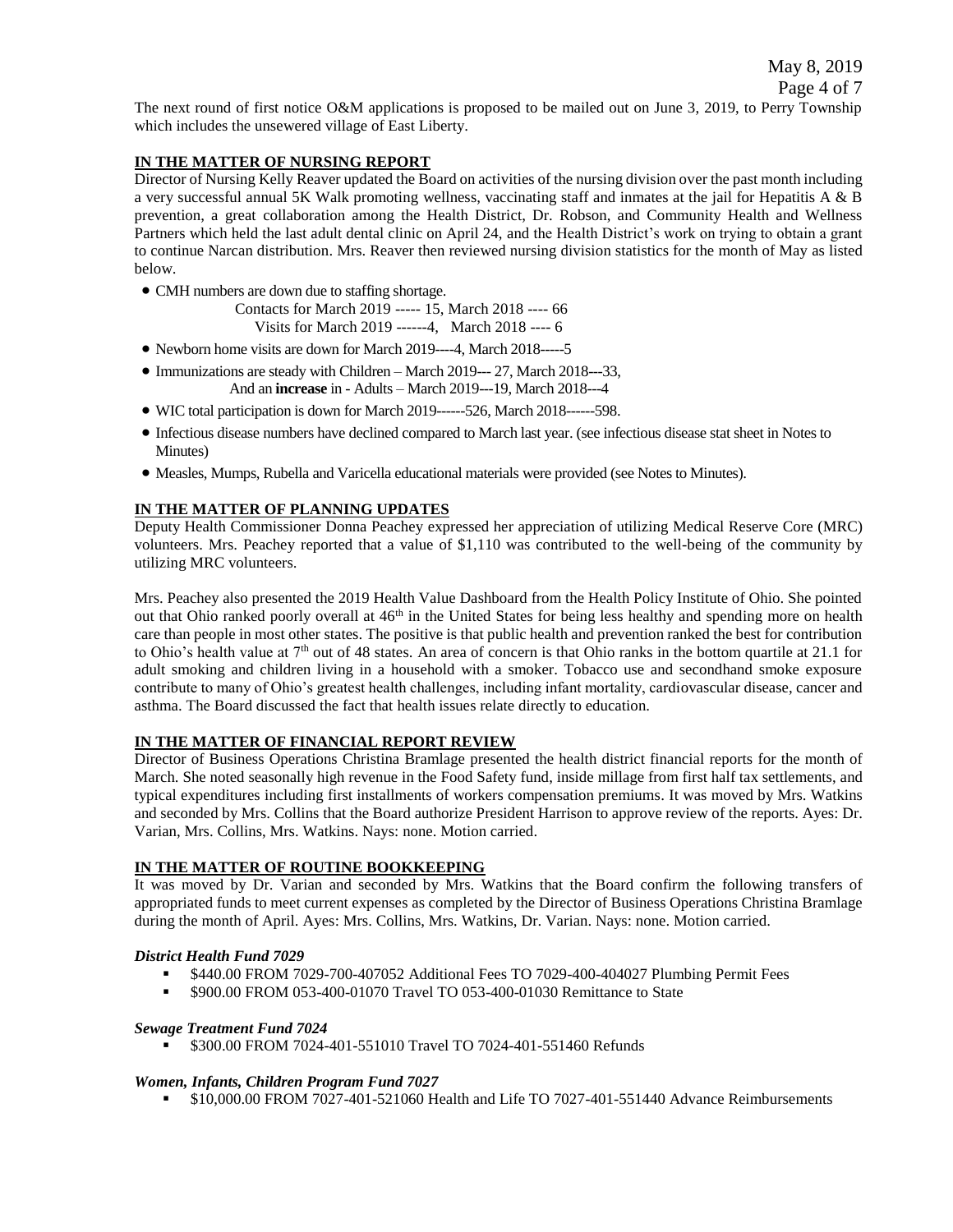## **IN THE MATTER OF OHIO DEPARTMENT OF COMMERCE MANUFACTURED HOME PARK INSPECTION CONTRACT**

The Ohio Department of Commerce transitioned to a fiscal year that runs from July 1<sup>st</sup> to June 30th. The Board of Health previously approved the four (4) month contract so inspections could begin and not have to wait until the next annual inspection contract. It is now time to renew the annual inspection contact. It was moved by Mrs. Collins and seconded by Mrs. Watkins to accept the year contract. Ayes: Dr. Varian, Mrs. Watkins, Mrs. Collins. Nays: none. Motion carried.

### **IN THE MATTER OF GRAND CANYON UNIVERSITY MEMORANDUM OF UNDERSTANDING**

The purpose of the memorandum of understanding (MOU) is to confirm the arrangement for Grand Canyon University College of Nursing and Health Care Professions student (and employee of the health district), Kathleen Davis, to work collaboratively to fulfill the field experience for her continuing education. It was moved by Dr. Varian and seconded by Mrs. Watkins to accept the MOU. Ayes: Mrs. Collins, Mrs. Watkins, Dr. Varian. Nays: none. Motion carried.

## **IN THE MATTER OF MEMORANDUM OF UNDERSTANDING WITH MENTAL HEALTH, DRUG, AND ALCOHOL SERVICES BOARD LOGAN AND CHAMPAIGN COUNTY**

Director of Business Operations Christina Bramlage explained at the April board meeting that the Mental Health, Drug, and Alcohol Services Board Logan and Champaign County had money available to purchase Narcan to be distributed to participants that attended the Narcan training that the Health District provides. The Board members agreed at the April meeting to accept the \$30,000 MOU. The appropriations needed to be increased to accept the \$30,000. It was moved by Mrs. Watkins and seconded by Mrs. Collins to approve the appropriation increase in the Health District General Fund by \$30,000, retro-active to April 3, 2019. Dr. Varian abstained from voting. Ayes: Mrs. Collins, Mrs. Watkins, Mr. Harrison. Nays: none. Motion carried.

## **IN THE MATTER OF REFUNDS**

Director of Business Operations Christina Bramlage explained that refunds have been requested of the Health District. Currently, there is not a refund policy. If the front desk has already started processing the original request, it would be logical to keep a portion of the money collected to cover the work already completed and the work needed to process the refund.

#### RESOLUTION 2019-06 REFUND POLICY

Whereas at the April 2019 board meeting, an organization sent a letter requesting a refund of a fee since they had paid for a service, but because of bad weather, chose not to attend the event.

Whereas at the April 2019 board meeting, it was determined to return the full amount to the organization since a refund policy did not exist.

BE IT RESOLVED by the Board of Health of the Logan County Health District to allow a refund minus a 30% administration fee, unless the staff have completed the work. Then, the Logan County Health District has the right to refuse the refund request.

It was moved by Mrs. Watkins and seconded by Dr. Varian to adopt this resolution. On roll call the vote was as follows: Mrs. Watkins- aye; Dr. Varian- aye; Mrs. Collins-aye. Motion carried.

\_\_\_\_\_\_\_\_\_\_\_\_\_\_\_\_\_\_\_\_\_\_\_\_\_\_\_\_\_\_\_\_\_\_\_\_\_ \_\_\_\_\_\_\_\_\_\_\_\_\_\_\_\_\_\_\_\_\_\_\_\_\_\_\_\_\_\_\_\_\_\_\_\_\_

This Resolution is hereby declared adopted on this  $8<sup>th</sup>$  day of May in the year 2019.

Robert G. Harrison, President Boyd C. Hoddinott, Secretary

## **IN THE MATTER OF CLOSING HOME HEALTH AND MARINA FUNDS**

The Logan County Home Health Agency closed January 2016. The Marina Program has been non-existent at the Health District for many years. Both funds have been reviewed by the Prosecutor Eric Stewart and the County Auditor Jack Reser, and they agree that both funds should be closed and money re-allocated to the General Fund. The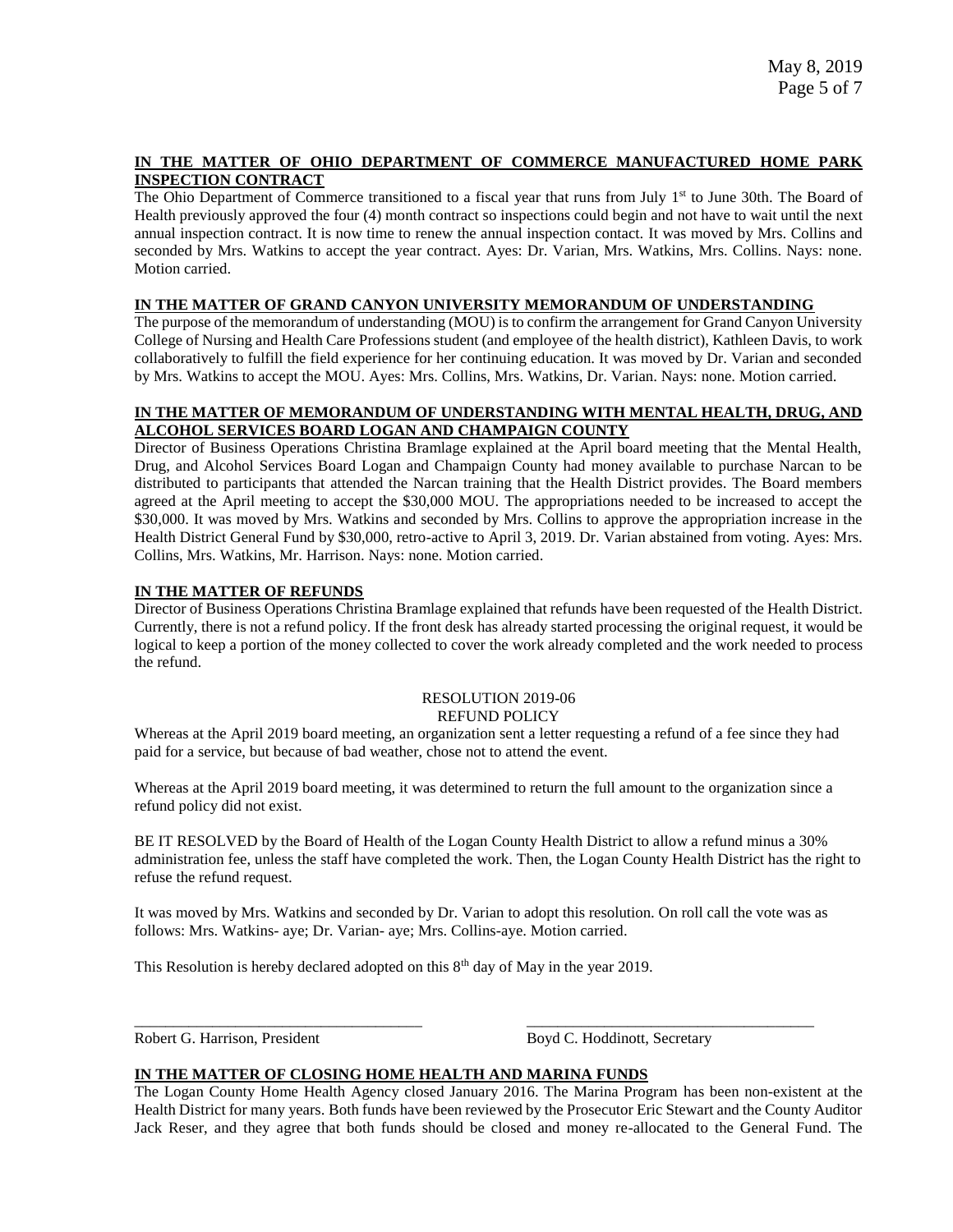appropriations for the General Fund will need to be increased to accept the transfer. The Home Health Agency Fund has a balance of \$74,752.75. The Marina Fund has a balance of \$1,079.25. The combined total is \$75,832.00.

Whereas the Home Health Agency Fund and the Marina Fund are not required to be kept open any longer.

BE IT RESOLVED by the Board of Health of the Logan County Health District that the Home Health Agency Fund and the Marina Fund be re-allocated to the General Fund of the Health District and then close the Home Health Agency Fund and Marina Fund.

It was moved by Mrs. Watkins and seconded by Mrs. Collins to adopt this resolution. On roll call the vote was as follows: Dr. Varian- aye; Mrs. Collins- aye; Mrs. Watkins- aye. Motion carried.

\_\_\_\_\_\_\_\_\_\_\_\_\_\_\_\_\_\_\_\_\_\_\_\_\_\_\_\_\_\_\_\_\_\_\_\_\_ \_\_\_\_\_\_\_\_\_\_\_\_\_\_\_\_\_\_\_\_\_\_\_\_\_\_\_\_\_\_\_\_\_\_\_\_\_ Robert G. Harrison, President Boyd C. Hoddinott, Secretary

# **IN THE MATTER OF DRUG FREE WORKPLACE POLICY**

Director of Business Operations Christina Bramlage presented the proposed Drug Free Workplace policy at the April Board meeting for review. Ohio has now approved medical marijuana, but the Federal government still considers any marijuana illegal. Federal regulations mandate that any entity receiving Federal grant money not allow usage of any, even medical, marijuana. It was moved by Dr. Varian and seconded by Mrs. Collins to accept the revised Drug Free Workplace policy. Dr. Varian then revised the motion to adopt the current Drug Free Workplace policy. The motion was seconded by Mrs. Collins. Ayes: Mrs. Watkins, Mrs. Collins, Dr. Varian. Motion carried.

# **IN THE MATTER OF HEALTH INSURANCE POLICY**

Director of Business Operations Christina Bramlage discussed the concern over budget constraints and the rising costs of health care. The Logan County Health District explored avenues to maintain a balanced budget while meeting staffing needs. A policy was written to allow for managing costs of hiring full time staff instead of resorting to only hiring part time employees. New full-time employees (including those part-time, 30 hours, or more) of LCHD will be offered health insurance through the county plan and will have the option of adding their spouse, providing the spouse is not eligible for health insurance at their own place of employment or retirement plan. The employee's child/children can be added to the plan. The LCHD will pay the employer's portion as determined by the Board of Health for the employee only. The employee will be responsible for the full cost of premiums for spouse, child/children, or family if they choose to include anyone other than the employee on the health insurance plan. Existing employees will be grandfathered in under the procedures held prior to May 8, 2019. It was moved by Mrs. Watkins and seconded by Dr. Varian to accept the policy, contingent upon Brian Dunn's approval (county human resource coordinator). Ayes: Mrs. Collins, Dr. Varian, Mrs. Watkins. Nays: none. Motion carried.

# **IN THE MATTER OF VACATION POLICY**

Director of Business Operations Christina Bramlage discussed the fact that the current vacation policy states that no employee shall be entitled to use accrued vacation leave until after he/she has completed one full year of service with the Health District. The Board is being asked to revise the policy to allow an employee to start using earned accrued vacation time once probation is completed and approved for permanent hire. It was moved by Mrs. Collins and seconded by Dr. Varian to accept this revision to the policy. Ayes: Mrs. Watkins, Dr. Varian, Mrs. Collins. Nays: none. Motion carried.

# **IN THE MATTER OF HIRING NEW NURSE**

Director of Business Operations Christina Bramlage stated that the nursing department is understaffed, especially since one staff member is currently off on Family Medical Leave Act. The Board is being asked to change the current vacant PHN2 that is currently part-time to full-time. The position would be partially funded by the Get Vaccinated Grant. It was moved by Mrs. Collins and seconded by Mrs. Watkins to accept making these changes to the currently vacant staff position. Ayes: Dr. Varian, Mrs. Watkins, Mrs. Collins. Nays: none. Motion carried.

# **IN THE MATTER OF HEALTH COMMISSIONER COMMENTS**

Health Commissioner Dr. Boyd C. Hoddinott stated that the Nursing division is currently understaffed, and soon the Environmental Health division is going to be understaffed. The budget is being reviewed to determine what can be done to help those divisions.

# **IN THE MATTER OF ADJOURNMENT**